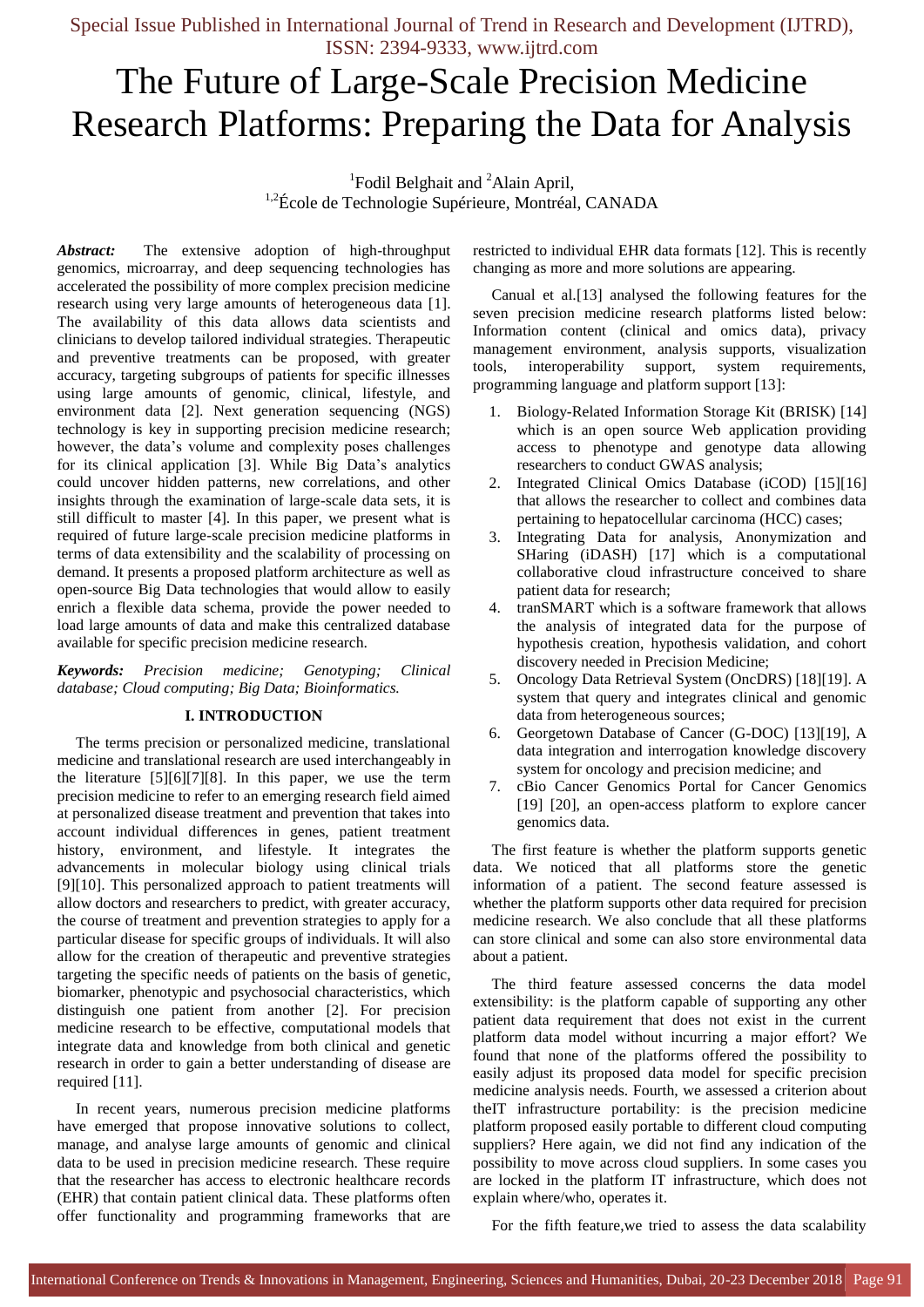offered by the platform: does the platform allow the researcher to efficiently load very large amount of data without incurring any data model or infrastructure limitations?We concluded that the platforms were designed to allow for the input of a large volume of data about patients. The sixth feature assessed addresses the cloud infrastructure scalability: doesthe platform allow processing on a cloud distributed scalable infrastructure, and provide tools to scale as needed? We did not find any indication of the possibility to scale the cloud infrastructure as required. Finally, we were looking for a research reproducibility function: does the platform allow researchers to reproduce their research at any time without a great deal of effort.We found that most platforms offer this possibility.

## **II. PRECISION MEDICINE PLATFORMS FUTURE DIRECTION**

The precision medicine platformof the future will need to offer all the features presented earlier and more. Its features should be available as SaaS (e.g.software as a service) and allow its operation on any cloud-computing supplier. It should also have been designed and programmed using opensourceBig Data technologiesthat cheaply allowfast in-memory processingof large amounts of patient data. Hospital research labs will want to profit from the agility of a 'pay as you use'approach offered by cloud computing suppliers so that they do not have to wait and line up to run their analysis on university or government research supercomputers/clusters or buy theirown hardware and software. Most of all, a key ability required by the precision medicine researchers will be allow them to easily adjust the data schema of the database to their specific research needs as they evolve and change. Finally, they will want to scale the cloud IT infrastructure as needed to get their results as fast as they need them.

## **III. PROPOSING AN EXTENSIBLE PRECISION MEDICINE PLATFORM**



Fig. 1 Future Precision Medicine Platform

We have designed such a platform, with the help of AWS Canada researcher grant. This first prototype version of our precision medicine platform of the future has been designed in three main components:

- 1. **Input Data:** Allowsfor the combination of different data sources and their data storage. The main data sources are trial cohorts and electronic health care records. The volume of this data varies and increases continuously;
- 2. **Data integration:** Allows for the collocating of the required precision medicine research data in one single data model that can be implemented on a scalable cloud infrastructure;

3. **Data Analysis:** Researchers can use any data analysis tool to conduct their research analysis and mine this data.

In addition, the precision medicine platform of the future needs to automate the different data preparation steps (e.g. steps 1 to 8 of figure 2) involved in a typical Precision Medicine research activity:

- 1. Identification/collection of the data required for the research goals;
- 2. Mapping of the data fields to the existing data model to check if it contains all the data fields needed; otherwise, can be used the data creation model component to add the missing data elements;
- 3. Use the scalable data migration infrastructure setup component to configure the data migration computer infrastructure for the performance needed;
- Start the data migration component to load the data from the many data sources into the integrated database;
- 5. If the volume of the data to be loaded is very large, such as for genetics, the researcher can easily scale up the computer infrastructure by adding new instances;
- 6. Once the data is loaded and ready for analysis, the researcher can use the data analysis infrastructure setup component to configure the infrastructure and environment required to start the analysis;
- 7. The researcher conducts his precision medicine analysis on the data;
- 8. Based on the analysis performance needed, the researcher uses the scale data analysis framework structure tool, at any time, to scale up the computer infrastructure to fit the performance requirements for their analysis goals.



Fig. 2 Future Precision Medicine Data Analysis Pipeline

By automating these steps, researchers that do not have specialized IT skills available in their lab should be able to prepare their data by themselves in a few steps.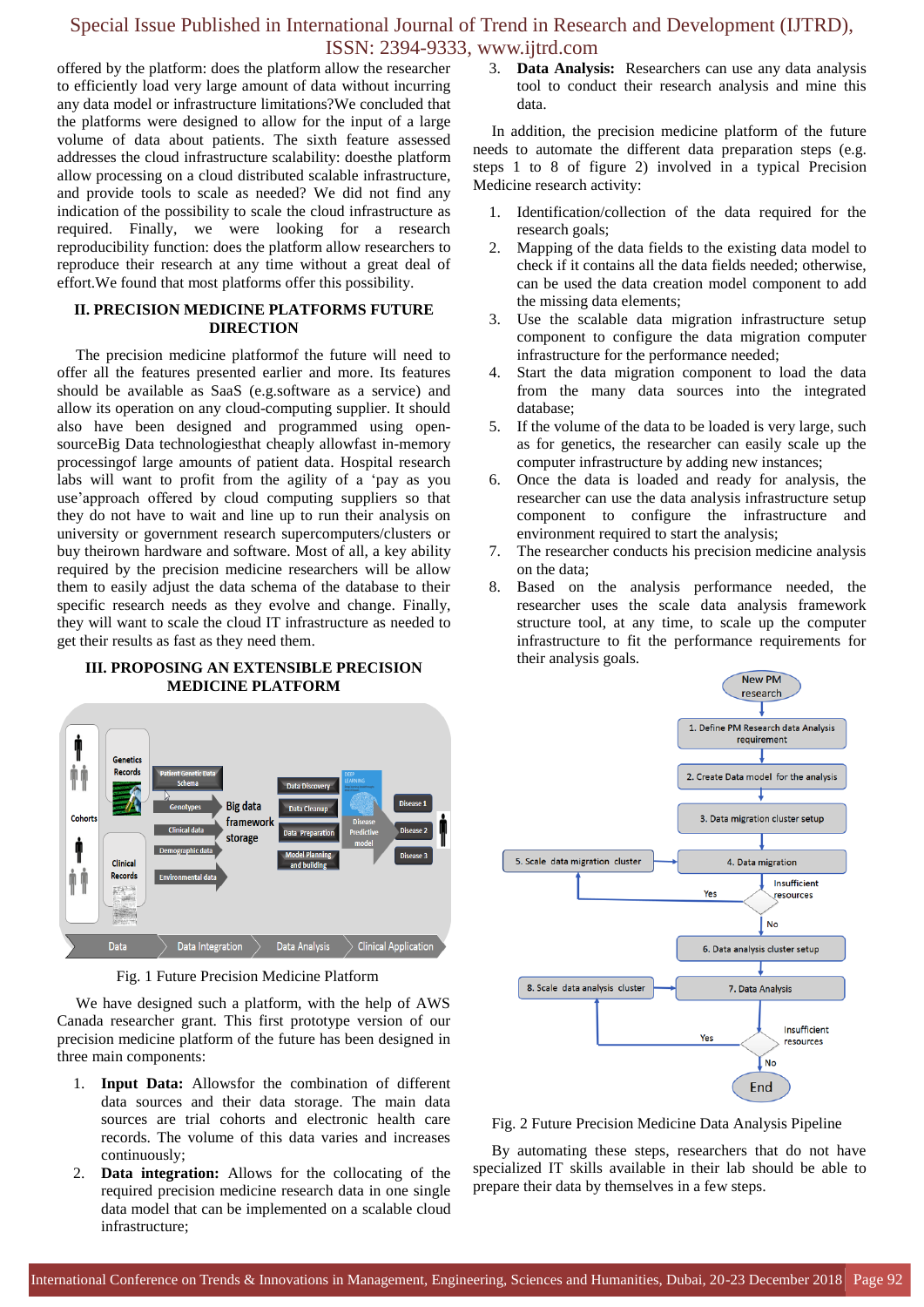## **IV. PROPOSED FRAMEWORK SOFTWARE ARCHITECTURE**

The proposed framework designed in our prototype includes a number of APIs, that use: 1) an already proven to be scalable data model; 2) open-source Big Data technologies, like the Apache Hadoop distributed file system (HDFS), Spark, Parquet and Yarn to ensure the scalability in processing high volumes of data; and finally 3) a scalable cloud computing infrastructure on the cloud (e.g. Azure, AWS or Google Cloud). Figure 3 shows how we have architectured each of these freely available open-source software components to meet our requirements.



Fig 3. Proposed future precision medicine platform

### **V. PRELIMINARY RESULTS**

To test this proposed platform design, we conducted an initial case study which involved preparing the data for a precision medicine study that concerned developing a predictive model for the complications of chronic kidney disease (CKD) in patients with type 2 diabetes using the patients' genetic variant, clinical and environmental data. It uses a list of informative genetic variants encompassing relevant risk factors for CKD complications, selected from publicly available GWAS data and tests them on the ADAVANCE cohort data [21], [23]. For this case study we have followed each step recommended by Figure 2.

The first step is to gather the data. With the researcher, we located the data of 1118 patients that were previously genotyped using Affymetrix's GeneChip arrays resulting in101 GB of data located in many individual files of .Gen format. Then we located and studied the clinical data of these patients that was stored in a Postgres relational database.

In step 2 of Figure 2, we proceeded with the data model adjustment for this specific precision medicine study. The default data schema for the genotyped data did not need any adjustment, as it is quite standard. Alternatively, we needed to adjust the database schema to add the clinical data as well as the analysis schema specific to this study (see Figure 4). It required to add the following five data classes: personal, visit, diagnostic history, phenotype and medical treatments. This data extension is required as the data items found in the Postgres databases comes from the ADVANCE trial casecohort [21], [22] and needs to be added for our future analysis.



Fig 4. Added clinical and analysis data schemas

Since our goal is to enable a large-scale and complex precision medicine analysis of this patient data using Big Data and machine learning algorithms we need to collocate all this data in a centralized database schema. The colocation of all this data, in a single database, can allow precision medicine researchers to exploit the power of popular open source Big Data technology(e.g. Hadoop, Spark, Avro and Parquet) cheaply to try to identify potential correlations such as candidate genes responsible for specific diseases and impact of therapies and medications on a patients' health. This precision medicine analysis is typically evaluated using a patients' genetic data, clinical data as well as other data such as age, gender, ethnicity and weight. Another data schema extension is needed and presented in the box on the right side of Figure 4. Its aim is to allow researchers to better organize, track, and reproduce the results of an analysis. It is composed of the following two main data classes: Analysis and Simulation. The whole process, of the database schema extension, took only 2 minutes using our prototype data creation model component API that was designed to easily add the missing data elements.

In step 3, we setup the cloud infrastructure for the data conversion/loading process.It took less than 8 minutes to configure the Amazon Web Services (AWS) cluster of servers. Using AWS for our case study, we configured a cluster of 10 Linux instances (m4.4xlarge) ready for use. The configuration allocated 144 cores and 557 GB of memory in total.

In step 4, our prototype platform API's are used to convert/load the data into the target database schema. First, the genetic data of each of the 1118 genotyped patients (101 GB) needed to be converted from the Oxford genotype file format (.Gen) generated by the Affymetrix GeneChip arrays. This process took 3 hours 18 minutes. Second, the ADVANCE clinical needed to be extracted from its Postgres relational database (71 MB) and loaded in the target database. This process took only 1.4 minutes.

Next we conducted some extra experimentation to demonstrate the utility ofthe step 5 of Figure 2. We proceeded to scale up the processing of the patient genetic migration step. We noticed that it was possible, in only 50 seconds, to add an instance to the AWS cluster. For amore powerful infrastructure, it was also easily possible to add 5 instances but this took 3 additional minutes to be executed. This experiment concluded that a researcher that is unhappy with the 3.3 hours wait for loading large genetic files can quickly adjust the power of the cloud infrastructure as required to reduce this time. For this first case study, we did not go further in our experimentation.

Our last research taskof this case study was to calculate the cost associated with thisprecision medicine data preparation. We were pleasantly surprised to find that the total cost for: 1)